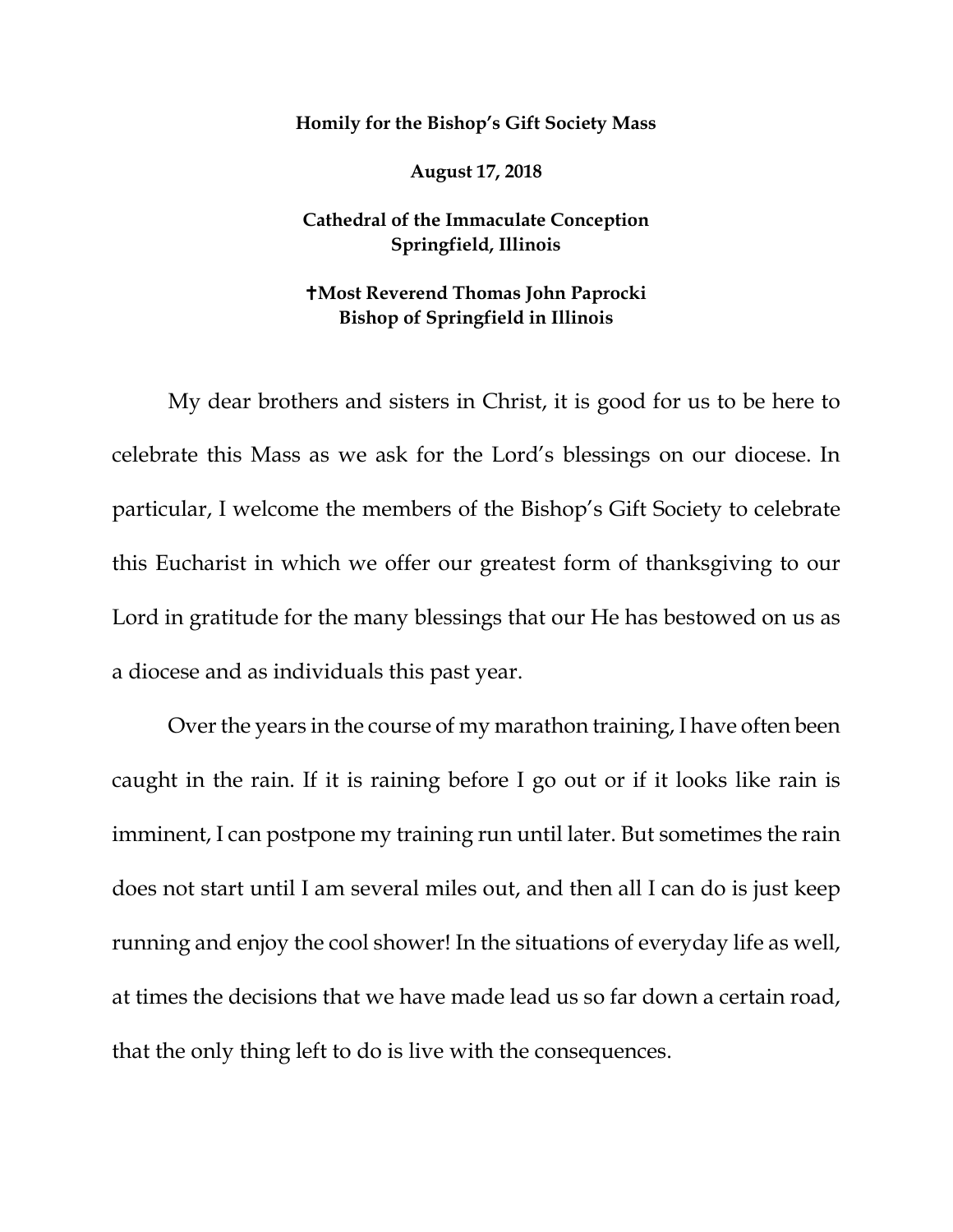This, however, is never the case with God. No matter what we do or how far we turn from God, how much we sin, or how many wrong roads we turn down, there is always time to turn back. There is always forgiveness and reconciliation with the Lord, because He has made a covenant with us, and God is always faithful to His word.

My dear brothers and sisters in Christ, this lesson is at the very heart of today's Gospel, and it is an important message for us to hear as members of the Church living in the midst of the world today. Our Lord's teaching on the permanence of marriage is found in His actions as well as His words. His teaching about the indissolubility of marriage points to the reality of our Lord's relationship with the Church, since Christ the bridegroom will never abandon His bride, the Church.

In light of the recent news of allegations of sexual misconduct by clergy in the State of Pennsylvania and by former Cardinal, now Archbishop, Theodore McCarrick, our justifiable anger may make it hard for us to recognize our Lord's love and care for the Church. Nevertheless, we must remain convinced that Christ has not abandoned us, and so we must not give up on our commitment to live as His disciples. We must recognize that this is exactly what Satan wants, for he is the prince of darkness. He wants us to

2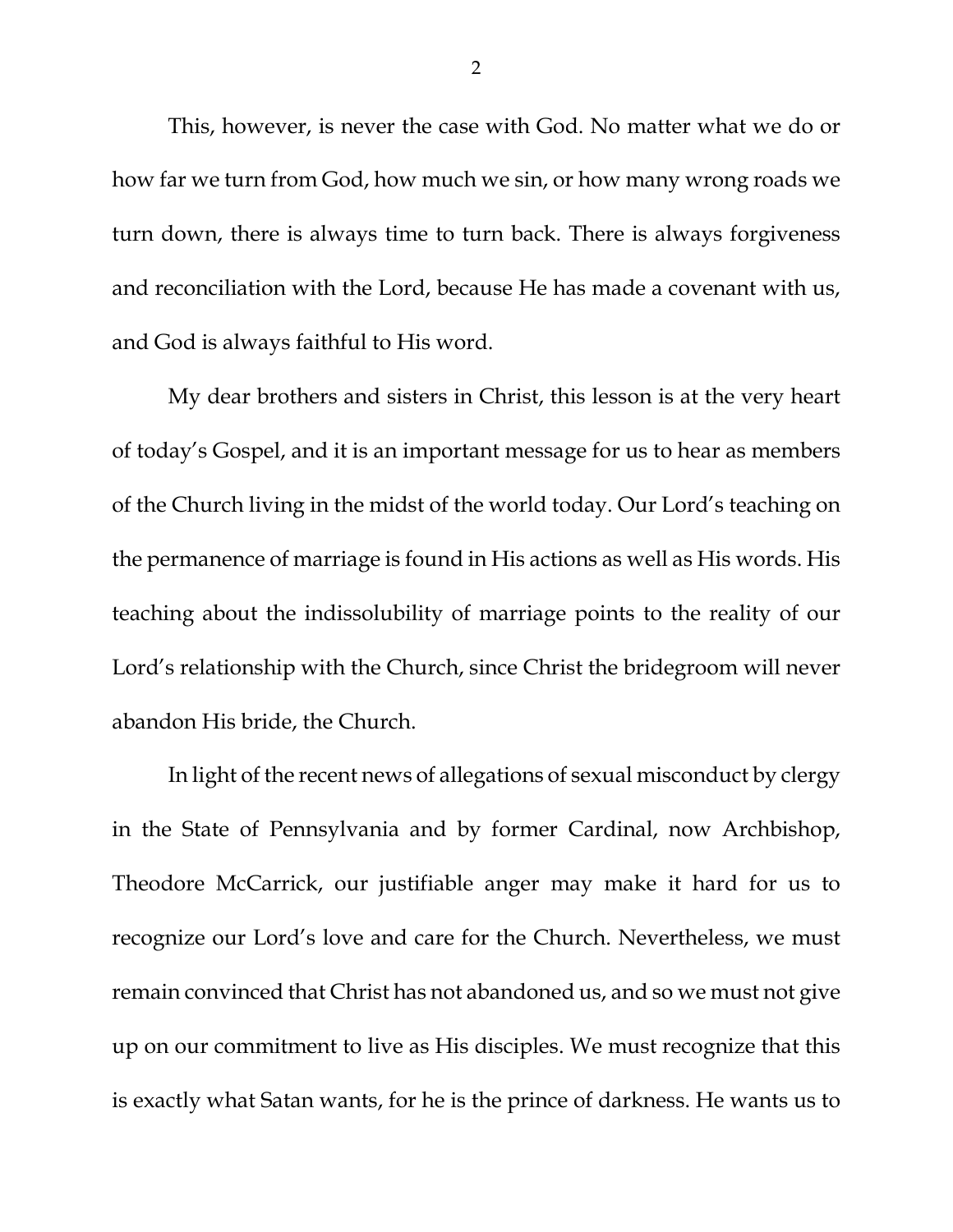turn our back on our Lord and His Church. On the contrary, we must use this unfortunate set of circumstances to commit ourselves to live ever more fully for Christ as His disciples.

My dear brothers and sisters in Christ, what is needed now more than ever is a profound spiritual renewal at all levels of the Church. We cannot allow ourselves to be deceived by the Devil, the father of lies, into thinking that this is just a problem of the clergy. The sexual revolution of our secular world has obviously infected the Church at all levels. We recently observed the fiftieth anniversary of Pope Paul VI's encyclical Humanae Vitae, which prophetically and accurately predicted the hazards of artificial birth control. Yet polls show that the majority of Catholics continue to reject the Church's teaching on contraception. A 2016 study by the Pew Research Center found that only 13% of weekly Mass-going Catholics thought contraception was morally wrong. More and more couples cohabit before marriage or even without marriage. There are also Catholics who do not consider adultery and homosexual activity to be sinful. Clergy as well as lay people have far too easily rationalized why and how the Church's moral teachings on sexuality and chastity do not apply to them, resulting in the scandalous situation in which we now find ourselves.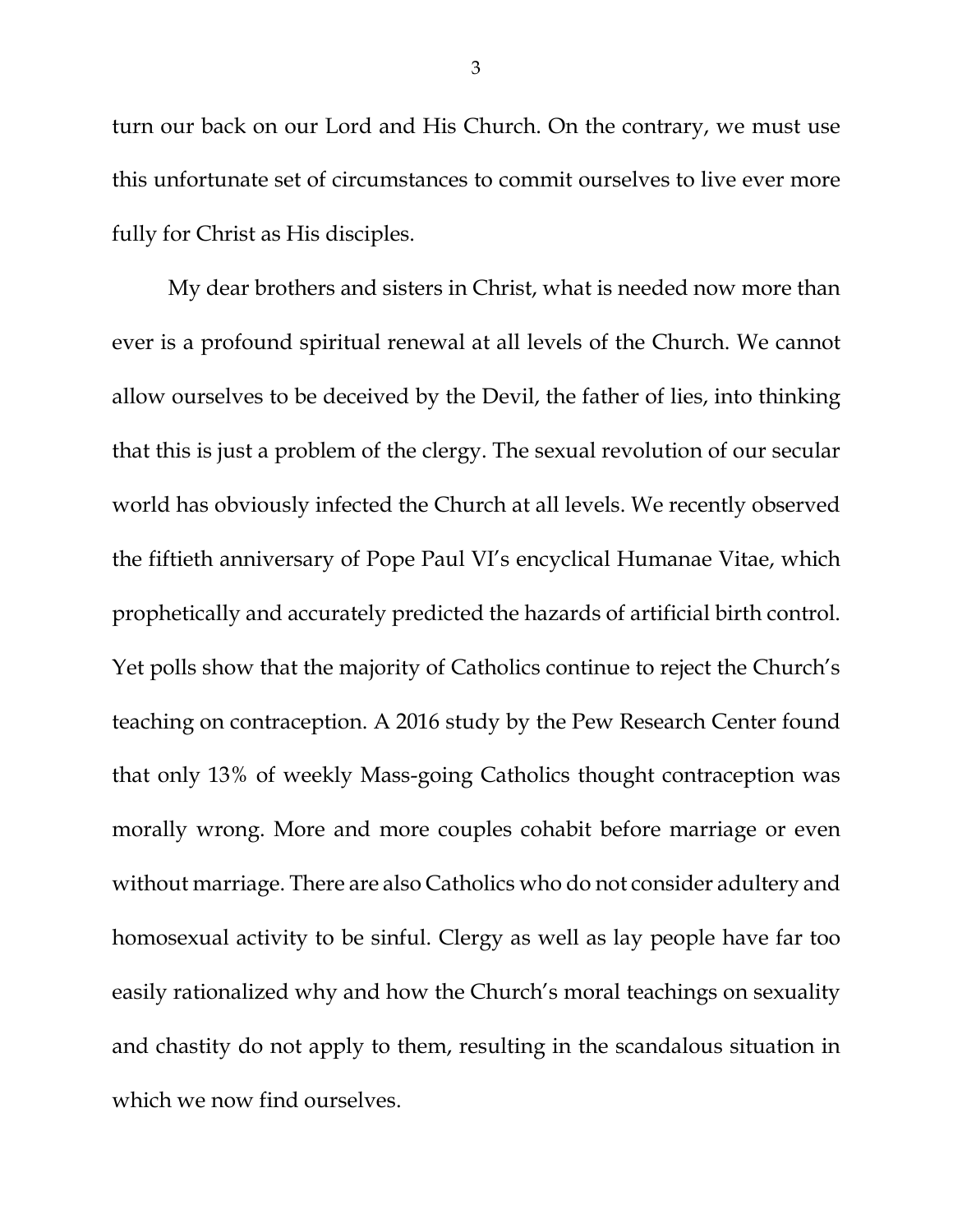The answer is for all of us to recognize that we are called to be saints and therefore to commit ourselves to take the Church's teachings seriously and pray that we may be able to make the sacrifices necessary to grow in holiness with the help of God's grace.

We must dedicate our energy to grow in holiness by living as disciples of our Lord each and every day of our lives. All of us, married couples as well as single individuals, bishops as well as priests, deacons and consecrated religious, must commit ourselves to grow in holiness each day. This will truly happen only when we develop a deeper love for the God who made us and who continues to sustain us on our journey throughout life.

Just as when we love somebody or something, that person or object becomes the center and focus of our lives, so too are we called in our relationship with God to put Him above everyone and everything else, so that He is our everything. It is out of that love that we will desire to respond as His disciples. Following Jesus out of a sense of obligation, duty, or fear of punishment will only take us so far. Eventually, we will hit a wall and decide not to go any further or even give up altogether. But with love, there are no limits to how much we will give of ourselves in order to follow Him.